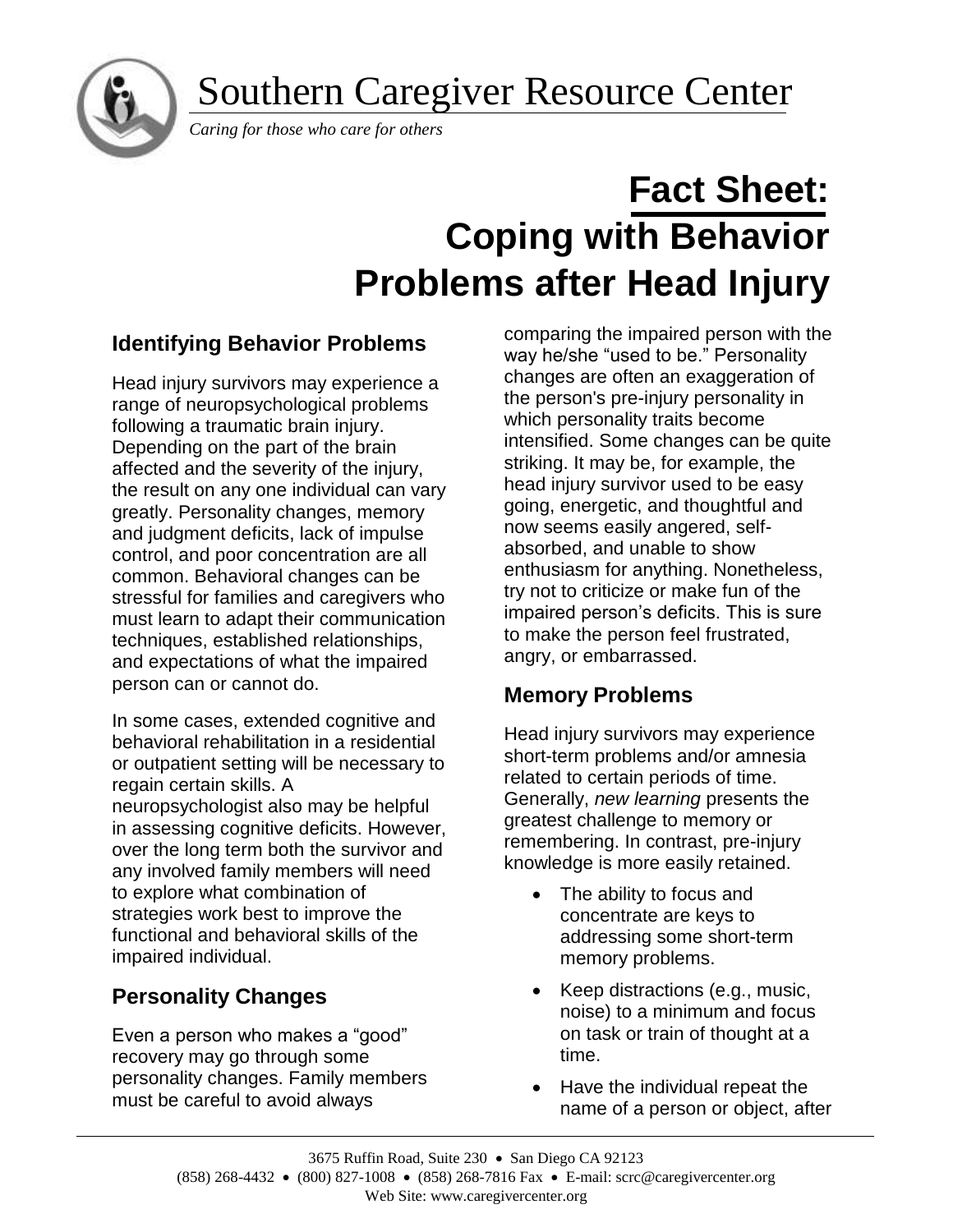you, if memory impairment is severe.

- Whenever possible, have the person write down key information (e.g., appointments, phone messages, list of chores).
- Keep to routines. Keep household objects in the same place. Use the same route to walk to the mailbox or bus stop.

If getting lost is a problem, you can label doors or color code doors inside the house or hang arrows to indicate directions. When going out, the person should be accompanied initially to ensure the route is understood. A simple map can be sketched from the bus stop to the house. And make sure that the person always carries his/her address and emergency phone numbers.

# **Establishing Structure**

A structured environment can be essential in helping a head injury survivor relearn basic skills. A written routine schedule of activities and repetition make it easier to remember what's expected and what to do next.

# **Lack of Emotion**

After a head injury a person may lack emotional responses such as smiling, laughing, crying, anger, or enthusiasm or their responses may be inappropriate. This may be especially present during the earlier stages of recovery.

Recognize that this is part of the injury. Try not to take it personally if the person does not show an appropriate response.

Encourage the person to recognize your smile at a humorous situation (or tears if you are sad) and to take note of the proper response.

## **Emotional Liability**

In some cases, neurological damage after a head injury may cause emotional volatility (intense mood swings or extreme reactions to everyday situations). Such overreactions could be sudden tears, angry outbursts, or laughter. It is important to understand that the person has lost some degree of control over emotional responses. The key to handling liability is recognizing that the behavior is unintentional. Caregivers should model calm behavior and try not to provoke further stress by being overly critical. Help the person recognize when his/her emotional responses are under control and support/reinforce techniques that work.

# **Aggressive Behaviors**

Provided a situation does not present a physical threat, various approaches may be used to diffuse hostile behavior:

- Remain as calm as you can; ignore the behavior.
- Try to change the person's mood by agreeing with the person (if appropriate) and thus avoiding an argument. Show extra affection and support to address underlying frustrations.
- Validate the emotion by identifying the feelings and letting the person know these feelings are legitimate. Frustration over the loss of functional and/or cognitive abilities can reasonably provoke anger.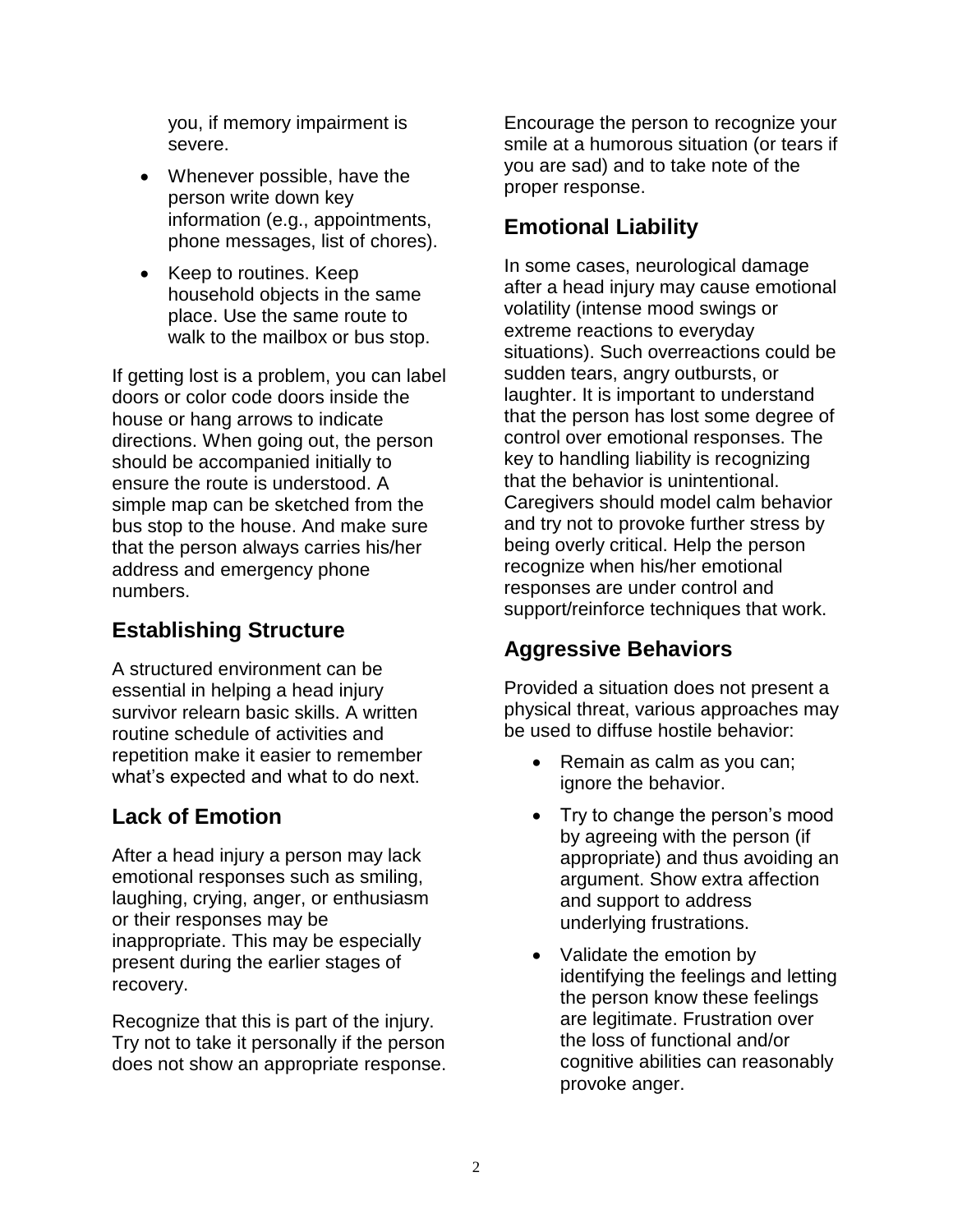- Do not challenge or confront the person. Rather, negotiate (e.g., if you don't like what's planned for dinner tonight, how about choosing Friday's menu?).
- Offer alternative ways to express anger (e.g., a punching bag, a gripe list).
- Try to understand the source of the anger. Is there a way to address the person's need/frustration? (e.g., make a phone call, choose an alternative activity).
- Help the person regain a sense of control by asking if there is anything that would help him/her feel better.

Isolate the disruptive impaired person. Consider you own safety and his/hers. Treat each incident as an isolated occurrence as the survivor may not remember having acted this way before or may need to be prompted to remember. Try to establish consistent, non-confrontational responses from all family members (children may need to learn some "dos" and "don'ts" in reacting to the survivor).

Seek support for yourself as a caregiver. Support groups, professional counselors, and, if necessary, protective services or law enforcement may be contacted.

## **Self-Centered Attitude**

The person who has survived a head injury may lack empathy. That is, some head injury survivors have difficulty seeing things through someone else's eyes. The result can be thoughtless or hurtful remarks or unreasonable,

demanding requests. This behavior stems from a lack of abstract thinking.

Help cue the person to recognize thoughtlessness. Remind him/her to practice polite behavior. Realize that awareness of other people's feelings may have to be relearned.

## **Poor Concentration**

"Cueing" or reminders can be helpful in improving concentration and attention. Repeat the question. Don't give too much information at once, and check to see that the person is not tired.

Head injury survivors should be encouraged to develop self-checks by asking themselves questions such as "*Did I understand everything?*", "*Did I write it down?*", "*Is this what I'm supposed to be doing?" "I made a mistake*" or "*I'm not sure*" should lead to the conclusion, "*let me slow down and concentrate so I can correct the error*". Correct actions should be consciously praised, "*I did a good job*."

## **Lack of Awareness of Deficits**

It is relatively common for a head injury survivor to be unaware of his/her deficits. Remember that this is a part of the neurological damage and not just obstinacy. Be aware, however, that denial can also be a coping mechanism to conceal the fear that he/she cannot do a particular task. The person may insist that the activity cannot be done or is "stupid."

Build self-esteem by encouraging the person to try a (non-dangerous) activity that he/she feels confident doing.

Give the person visual and verbal reminders or "hints" (e.g., a smile or the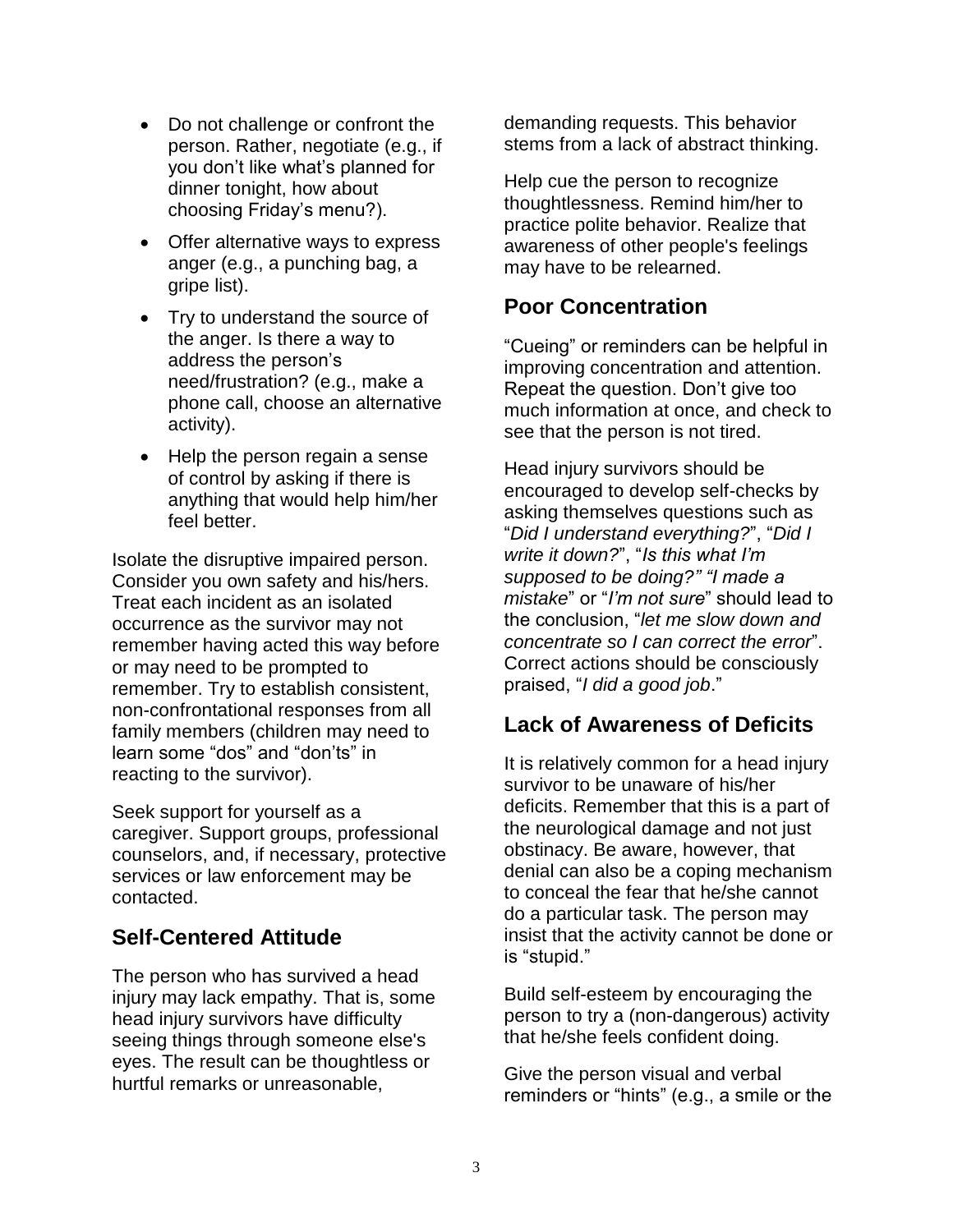words *"good job")* to improve confidence in carrying out basic activities more independently.

If you feel the person can handle confrontation, challenge him/her to try the activity. Demonstrate that **you** can do the task easily.

## **Inappropriate Sexual Behavior**

After a head injury, a person may experience either increased or decreased interest in sex. The causes could be a result of brain regulation of hormonal activity or an emotional response to the injury.

Sexual disinterest from a head injured spouse should not be taken personally. Avoiding sexual contact could stem from fear or embarrassment about potential performance. Do not pressure the person to resume sexual activity before he/she is ready. Helping the person dress nicely and practice good hygiene may help increase his/her confidence in feeling attractive.

Increased sexual interest can be particularly stressful and embarrassing to families and caregivers. Without good impulse control, the survivor may make crude remarks out in public, make a pass at a married friend, try to touch someone in an inappropriate setting, or demand sexual attention from a spouse or significant other.

It is important to remind the person that the behavior is not acceptable.

A spouse should not feel pressured into submitting to sexual demands that are unwanted.

A sexually aggressive person may need to be isolated from others where

inappropriate behavior is not controlled. A call for help may be necessary, if physical threats are made.

Support groups may be useful in helping the person realize the consequences of inappropriate sexual behaviors.

## **Learning to Cope/Getting Support**

Coping with behavior problems after a head injury requires identification and acknowledgment of the impaired individual's deficits. A comprehensive neuropsychological assessment is recommended. This may help both the survivor and the families to better understand neurological and cognitive deficits.

In some cases, it may be easier for the family caregiver to recognize personality changes than to resolve the problem behavior. Targeted strategies may be used to deal with specific behavioral issues.

Finally, it is critical that family members seek and receive support (family, friends, support group, counselor) in dealing with their own emotional responses to caring for a head injured loved one.

## **Resources**

#### **Southern Caregiver Resource Center**

3675 Ruffin Road, Suite 230 San Diego, CA 92123 (858) 268-4432 | (800) 827-1008 (in CA) Fax: (858) 268-7816 E-mail: scrc@caregivercenter.org Website: www.caregivercenter.org

Southern Caregiver Resource Center offers free support services to caregivers of adults with chronic and